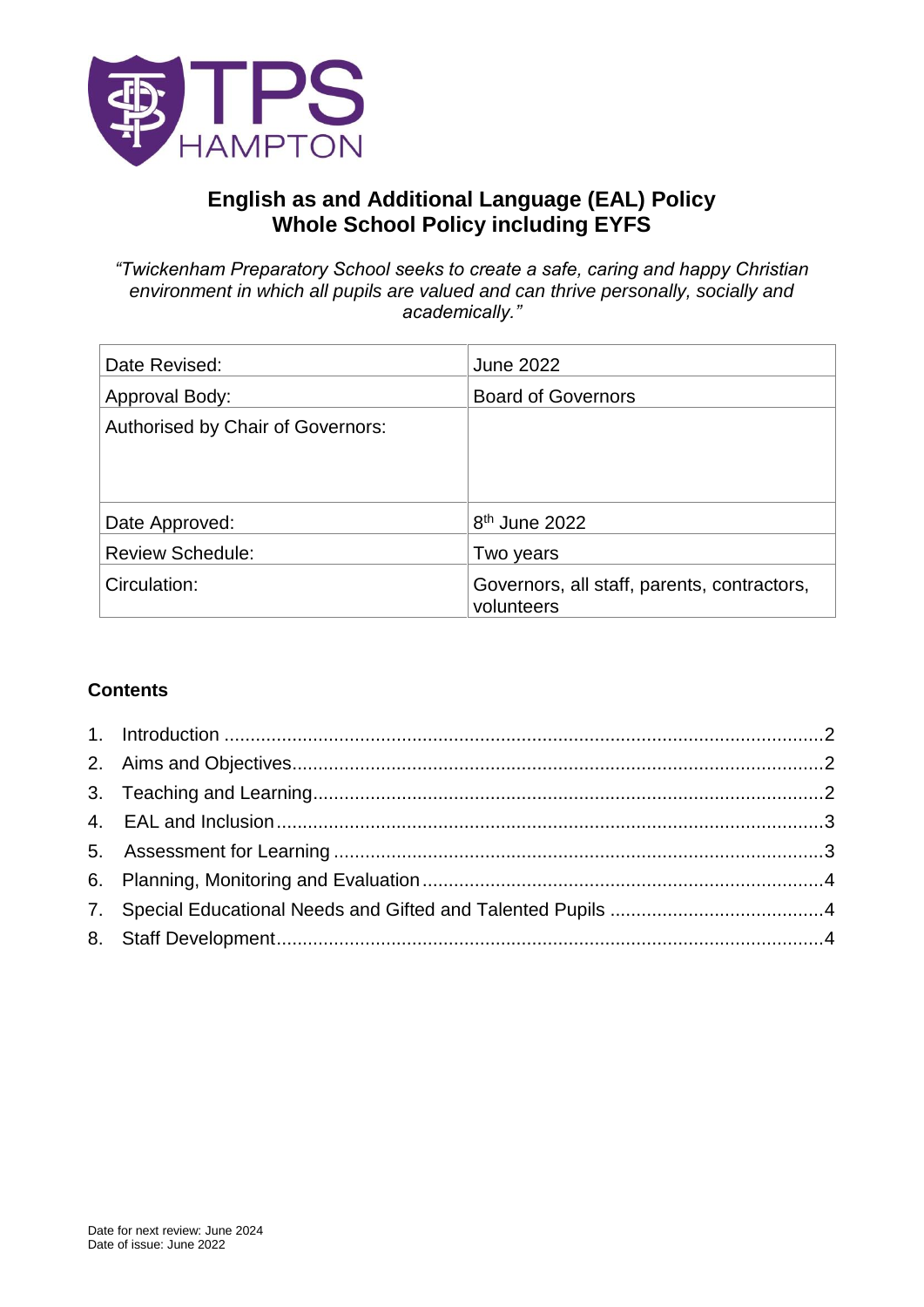### <span id="page-1-0"></span>**1. Introduction**

At Twickenham Preparatory School we value all pupils equally. Pupils joining Twickenham Preparatory School who are of nationalities/cultures where English is not the first language will be given appropriate support to enable them to achieve their academic potential and integrate fully with School life. We encourage all our pupils to aim for the highest possible standards and we take account of each pupil's individual needs and experiences. We believe that pupils learning English as an additional language are entitled to the full programmes of study. The School will identify individual pupil's needs, recognise the skills they bring to School and ensure equality of access to the curriculum.

## <span id="page-1-1"></span>**2. Aims and Objectives**

We aim to ensure that pupils at the School who have English as an additional language will use English confidently and competently in both written and spoken form. This is achieved by:

- Providing a welcoming ethos in School with appropriate cultural resources where possible, to make integration into the new environment as smooth and positive as possible
- Offering language support and learning opportunities to meet the needs of the individual both within the classroom and in individual lessons
- Effectively monitoring the development of language and extend or alter the help given as appropriate
- Ensuring that pupils are able to progress to their maximum potential and quickly gain access to the full curriculum
- Making staff aware that EAL pupils learn most efficiently working in collaborative groups with able and fluent speakers

The aim of this policy is therefore to help to ensure that we meet all the needs of those pupils who are learning English as an additional language. This is in line with the requirements of the Equalities Act 2010.

## <span id="page-1-2"></span>**3. Teaching and Learning**

Teaching staff should ensure classroom activities have clear learning objectives with appropriate support and resources for pupils to be able to participate in lessons. Learning tasks and access to the curriculum are supported by:

- Ensuring that vocabulary work covers the technical as well as everyday meanings
- Ensuring not only key words are covered but also metaphors and idioms
- Explaining how spoken and written English have different usages for different purposes
- Giving pupils appropriate opportunities for speaking and using speech to support writing
- Using texts and materials that suit their ages and learning stages
- Giving them appropriate opportunities for talking, and using talk to support writing;
- Encouraging them to relate one language to another
- Providing support through ICT, video, audio materials, dictionaries, translators and readers
- Additional visual support such as posters and pictures
- Review class groupings placing EAL learners next to strong English language peer models
- Providing further support outside the formal curriculum, e.g. Assemblies, school clubs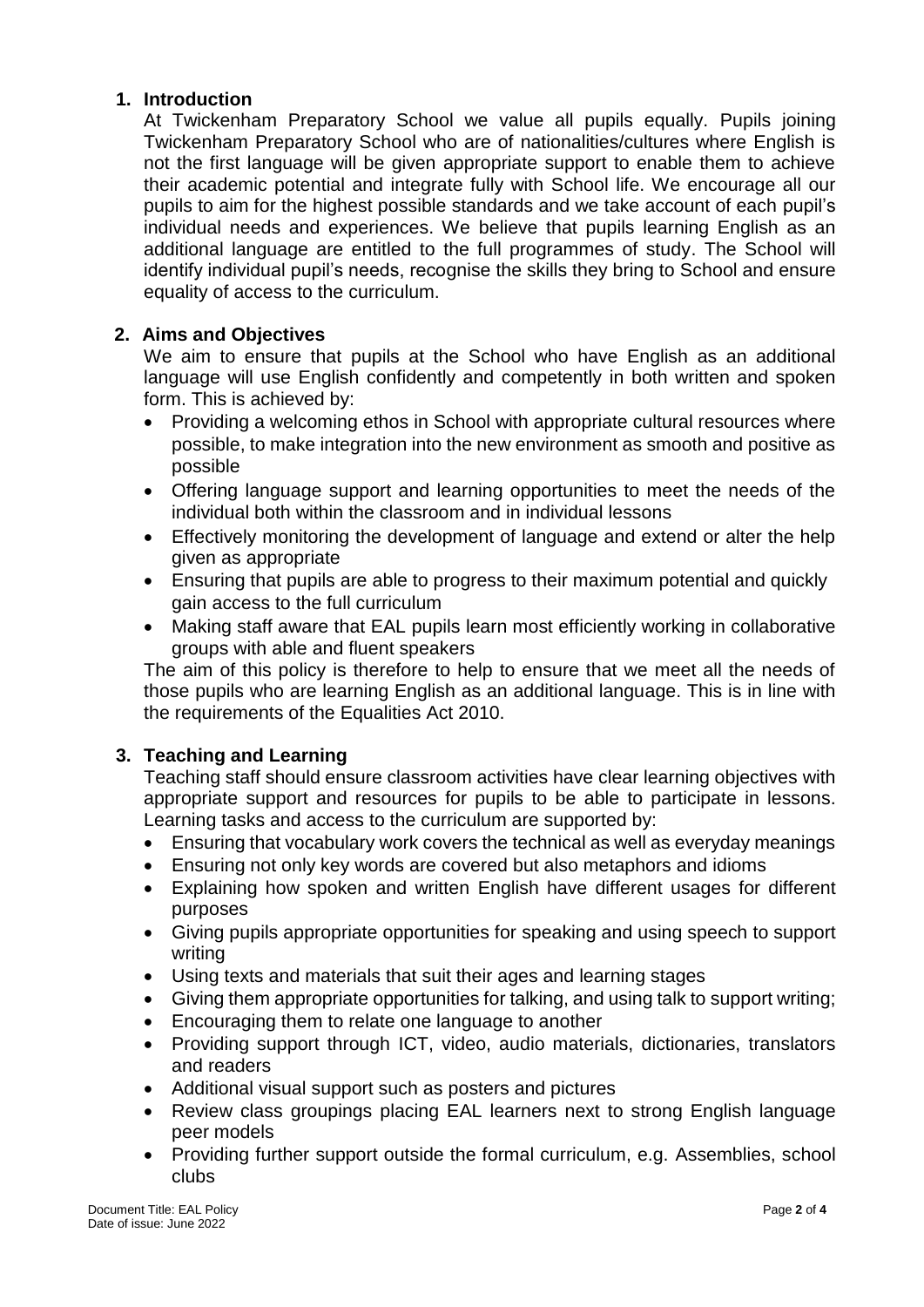## <span id="page-2-0"></span>**4. EAL and Inclusion**

We believe that treating each pupil as an individual is the key to ensuring that progress in language skills is achieved at an appropriate rate. We appreciate that some children will benefit most from individual, 'one-to-one' tuition from the first opportunity, whilst others will learn most effectively from total immersion within the classroom. The factors that determine need will include the 'level of English', the age of the child (often younger children are able to learn very naturally from their peers), the personality, individual learning style and the demands of the curriculum at the level of entry. Class/Form Teacher, and the Head of Learning Support will make an assessment of the child's needs within his/her first days at the School and his/her progress and any change to requirements will be regularly monitored.

Individual additional lessons can be organised within School. Where individual lessons are required, they will cover the four elements of language – speaking, listening, reading and writing. The emphasis is on building confidence and learning through fun in a relaxed environment. Vocabulary is an immediate priority whilst grammar is introduced gradually. Initially, the aim is to focus on the day to day language of life and particularly the classroom. Written and spoken exercises are an important part of all lessons and we also include games and computer programmes to extend skills and for motivation! As the child progresses the balance of vocabulary and grammar will alter and the focus will move to more complex areas of language. Where appropriate there is liaison between the EAL teacher and subject teachers to target specific subject related vocabulary.

In the Early Years Foundation Stage, we provide opportunities for pupils to develop their English, and we provide support to help them take part in activities. We help pupils learning English as an additional language by:

- building on their experience of acquiring language at home and in the wider community
- providing a range of opportunities for them to engage in English speaking and listening activities, with peers and with adults
- engaging the pupil in educational games that develop their language skills.

### <span id="page-2-1"></span>**5. Assessment for Learning**

The statutory assessment arrangements of the National Curriculum allow us to make special arrangements for pupils who are learning English as an additional language. Where appropriate they may be offered help with reading exam papers and in some circumstances it may be considered appropriate to offer a scribe.

In Mathematics, Teacher assessment at Key Stage 1, we would help EAL pupils by translating English words or phrases in the assessment materials, or non-English words or phrases that the pupils use in their responses.

For the written Mathematics test at Key Stage 2, we provide verbal or written translations of words or phrases in the test papers which we think are likely to prove difficult to pupils for whom English is an additional language.

Extra time may be offered in some examinations where both the following exist:

• The candidate has to refer to the bilingual translation dictionary so often that examination time is used for this purpose, delaying answering of questions, and